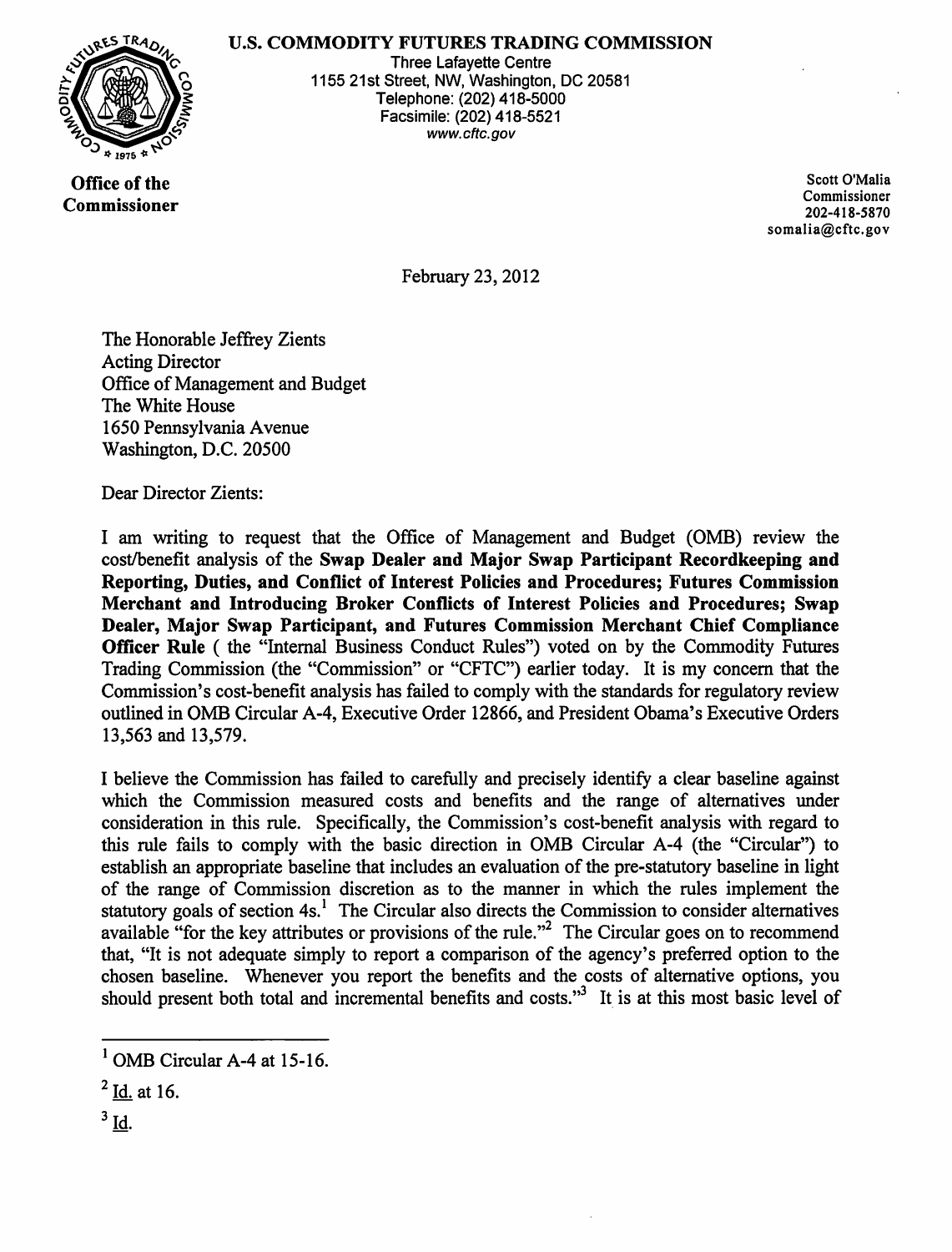February 23, 2012 Page 2

analysis where the Commission has failed to provide alternative options for consideration or has failed to justify its choice of regulation with a specific cost-benefit analysis.

In two examples articulated by the Commission, the Internal Business Conduct Rules dismiss out of hand, and without specific justification the concerns raised by two commenters: (1) the Federal Home Loan Banks who raised concerns regarding compliance burdens and duplicative nature of regulations for comparably regulated entities; and (2) The Working Group of Commercial Energy Firms, which raised concerns that the rules failed to provide benefits with regard to risk management and compliance that matched, much less exceeded, the cost of compliance. Both concerns were dismissed without consideration of alternatives and without any attempt to quantify the cited costs.

With regard to recordkeeping requirements, the Internal Business Conduct Rules impose a substantial burden on Swap Dealers ("SDs") and Major Swap Participants ("MSPs") to maintain extensive audio recordings including the requirement to tag each taped conversation and make it searchable by transaction and counterparty. Understandably, section 4s(g) does require the maintenance of such daily trading records for each counterparty and that they be identifiable with each swap transaction. However, in spite of enormous technological challenges it is unclear as to whether or not the Commission undertook any independent effort to determine the technical challenges of implementing such a system, including, whether such technology currently exists, the costs of acquiring and installing such technology, and whether such a system could be developed and/or installed within the timetable set by the Commission. The Commission has failed the fundamental test in OMB Circular A-4 to establish an appropriate baseline and consider a range of alternatives with associated costs and benefits. Although the Commission modified its original proposal to not require each telephone record to be kept as a single file, it fails to quantify the specific cost of complying with a costly and technically challenging mandate. Moreover, in determining that such audio recordings are to be maintained for a oneyear period, the Commission provides no analytical support for this retention period over a more reasonable six-month period other than to say that such period will be "most useful for the Commission's enforcement purposes."<sup>4</sup>

Further, the Commission also ignored commenters' requests to allow firms to rely on swap data repositories ("SDRs") for recordkeeping requirements. The analysis states:

> The Commission considered this alternative to its recordkeeping rules, but determined that it is premature at this time to permit SDs and MSPs to rely solely on SDRs to meet their recordkeeping obligations under the rules.... At present, SDRs are new entities

See Swap Dealer and Major Swap Participant Recordkeeping and Reporting, Duties, and Conflicts of Interest Policies and Procedures; Futures Commission Merchant and Introducing Broker Conflicts of Interest Policies and Procedures; Swap Dealer, Major Swap Participant, and Futures Commission Merchant Chief Compliance Officer, Final Rule, 77 Fed. Reg. [ ] ([  $\blacksquare$  ), at Section **IV** of the Preamble.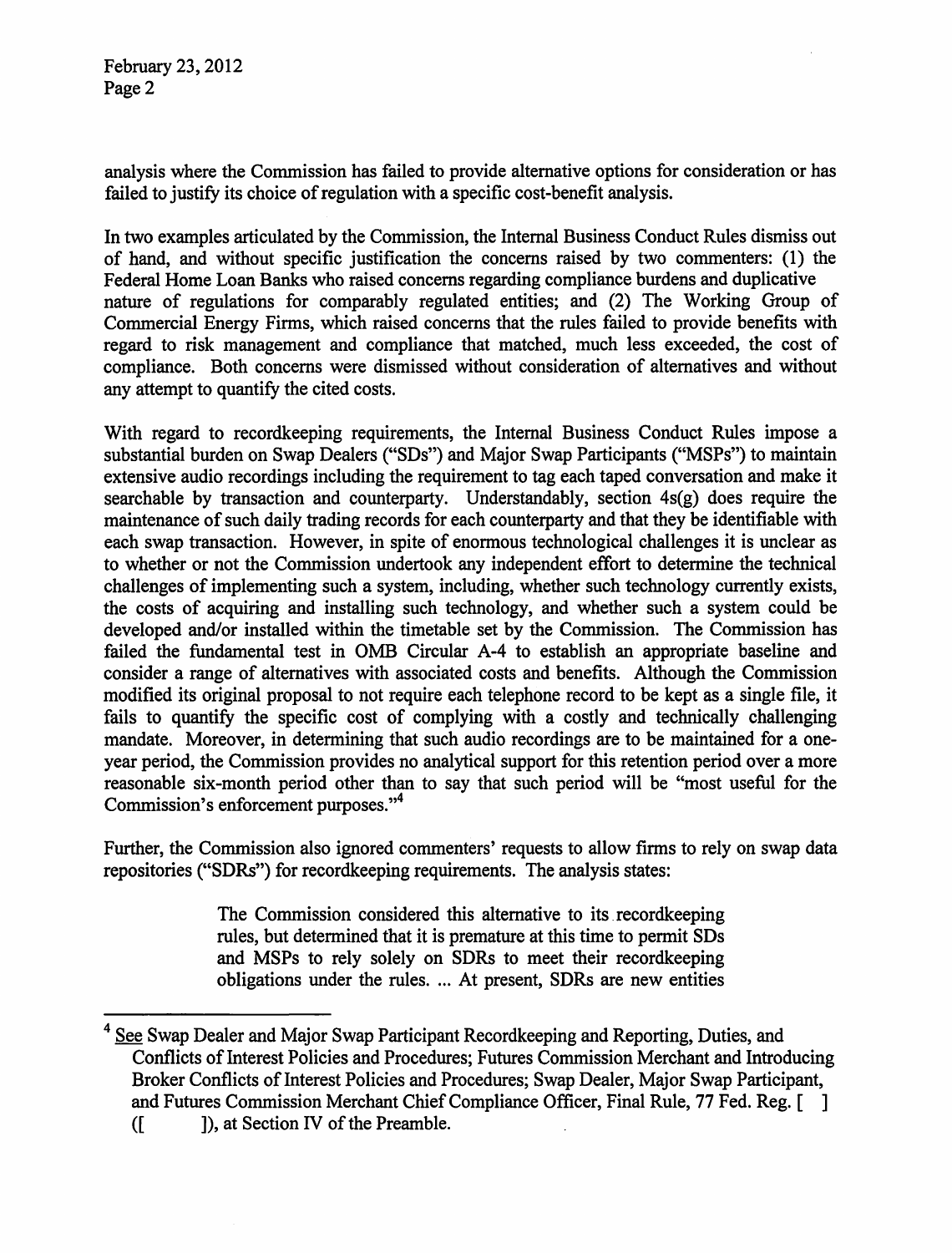February 23,2012 Page 3

> under the Dodd-Frank Act with no track record of operations; and, for particular swap asset classes. SDRs have yet to be established.<sup>5</sup>

In addition to finalizing rules governing registration standards, duties and core principles for SDRs<sup>6</sup>, the Commission has already voted on the final rules that establish and compel the reporting of swap transaction information to SDRs for purposes of real-time public reporting (the "Real-Time Reporting Rule") and to ensure that complete data concerning swaps is available to regulators throughout the existence of the swap and for fifteen years following termination.<sup>7</sup> In addition, the track record of entities that will likely be our first registered SDRs is considered proven as data from these repositories in both rates and credit have been used to establish the foundation for today's re-proposal of Procedures to Establish Appropriate Minimum Block Sizes For Large Notional Off-Facility Swaps and Block Trades; Further Measures to Protect the Identities of Parties to Swap Transactions (the "Block Proposal").

If the Commission truly has doubts as to the fidelity and reliability SDR data, than it ought not to have relied upon it in a proposed rulemaking. That being said, although the analysis seems to indicate that the Commission considered alternatives, it is curious as to how the Commission came to the conclusion that the Internal Business Conduct Rules are cost-effective, given that they require frrms to keep duplicative and redundant trade records when all trades must be reported to an SDR and stored by the SDR for the life of the swap, plus an additional fifteen years—which is ten years more than our rules require that such records be kept by registrants.

I would also point out that the Real-Time Reporting Rule provides that a party to a publiclyreportable swap transaction satisfies its real-time reporting requirements by executing the swap on or pursuant to the rules of an exchange or swap execution facility.<sup>8</sup> That is, SDs and MSPs, among others, may rely on exchanges and swap execution facilities to report all on-exchange trades; there is no mandated separate reporting requirement. However, the Internal Business Conduct Rilles undermine this relief by requiring redundant recordkeeping and by mandating that SDs and MSPs save all transaction records and by failing to trust our own regulatorycreation to actually serve as a repository for all trade data as envisioned by Dodd-Frank Act. I have serious concerns about the Commission's ability to monitor and reconcile two sets of records, which is the rationale put forth in this final rule.

Ironically, the SDRs were created in the Dodd-Frank Act to facilitate market transparency and reporting. The Commission could provide greater transparency into its own cost-benefit analysis

 $<sup>5</sup>$  Id.</sup>

- <sup>7</sup> Real-Time Public Reporting of Swap Transaction Data, 76 Fed. Reg. 1,182 (Jan. 9, 2012) (to be codified at 17 C.F.R. pt. 43); Swap Data Recordkeeping and Reporting Requirements, 76 Fed. Reg. 2,136 (Jan. 13,2012) (to be codified at 17 C.F.R. pt. 45).
- <sup>8</sup> Real-Time Public Reporting of Swap Transaction Data, 76 Fed. Reg. 1,182, 1,244 (Jan. 9, 2012) (to be codified at 17 C.F.R. pt. 43).

<sup>6</sup> Swap Data Repositories: Registration Standards, Duties and Core Principles, 76 Fed. Reg. 54,538 (Sept. 1,2011) (to be codified at 17 C.F.R. pt. 49).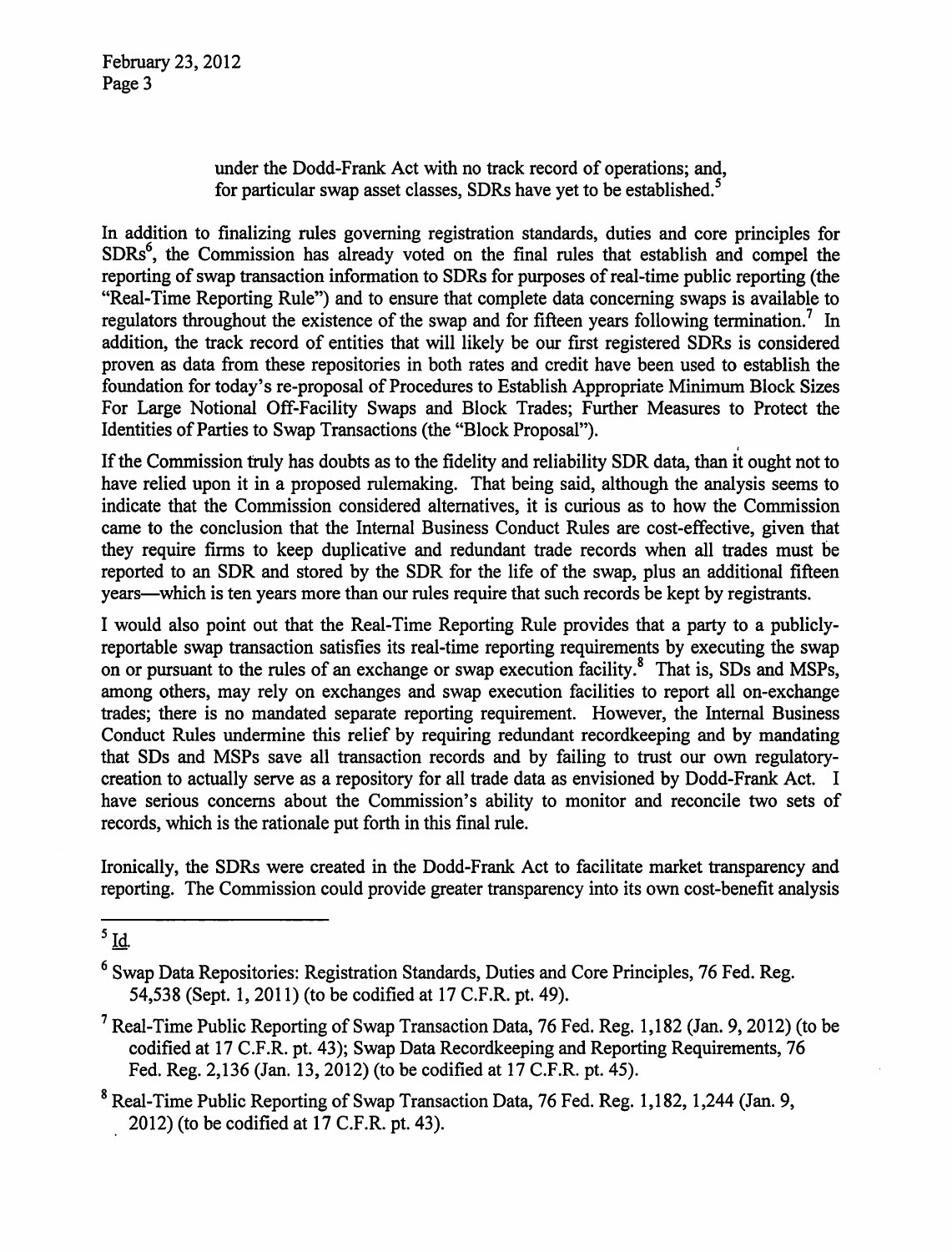by disclosing its assumptions and data to support its conclusions. Circular A-4 outlines standards for transparency with the following direction, "A good analysis should be transparent and your results must be reproducible. You should clearly set out the basic assumptions, methods and data underlying the analysis and discuss the uncertainties associated with your estimates."<sup>9</sup> It goes on to recommend that, "To provide greater access to your analysis, you should generally post it, with all the supporting documents, on the internet so the public can review the findings."<sup>10</sup> The Commission has not provided any insight into its economic analysis, which is inconsistent with OMB Circular A-4.

I believe the directives in Circular A-4 provide for a fully transparent cost-benefit analysis. However, the Commission has failed to follow OMB direction and has not shared its supporting documentation to validate and replicate its conclusions. I hope that you will direct the OMB to undertake a complete review of this rulemaking to determine whether or not this rule fully complies with Executive Orders 12866, 13563, and 13579 and OMB Circular A-4. To the extent that OMB finds any concerns with the Commission's cost-benefit and other regulatory analyses, I hope you will provide specific recommendations as to how the Commission can improve its methodologies and analytical capabilities.

Finally, I would like to share with you my concerns with regard to the OIRA Major/Nonmajor Rule Determination. The Commission has shared with OMB its determination that the Internal Business Conduct Rules *"may* have an annual effect on the economy of more than \$100 million." It is interesting to me that this document makes such a claim without including a single dollar figure to support its conclusion and the costs are not delineated in the rule that would support such a conclusion. I would appreciate an explanation as to how this estimate was developed and the data your staff used in concurring with the Commission's determination. Since this decision provides the foundation under the Congressional Review Act, I am also interested to know what, ifany, supporting data was provided to Congress to validate this analysis.

President Obama was very clear in his two Executive Orders that he expected the highest standards of analysis to validate the necessity of government rulemaking to ensure we don't impose undue and unfounded economic burdens on market participants and the public as a whole. I don't believe the Commission's rulemakings comply with this directive or OMB Circular A-4. I hope you will undertake a review of the Internal Business Conduct Rules to determine whether or not the Commission has set the appropriate baseline, included appropriate alternatives, and used proper economic analysis that can be reproduced.

<sup>&</sup>lt;sup>9</sup> OMB Circular A-4 at 17

 $^{10}$  Id.